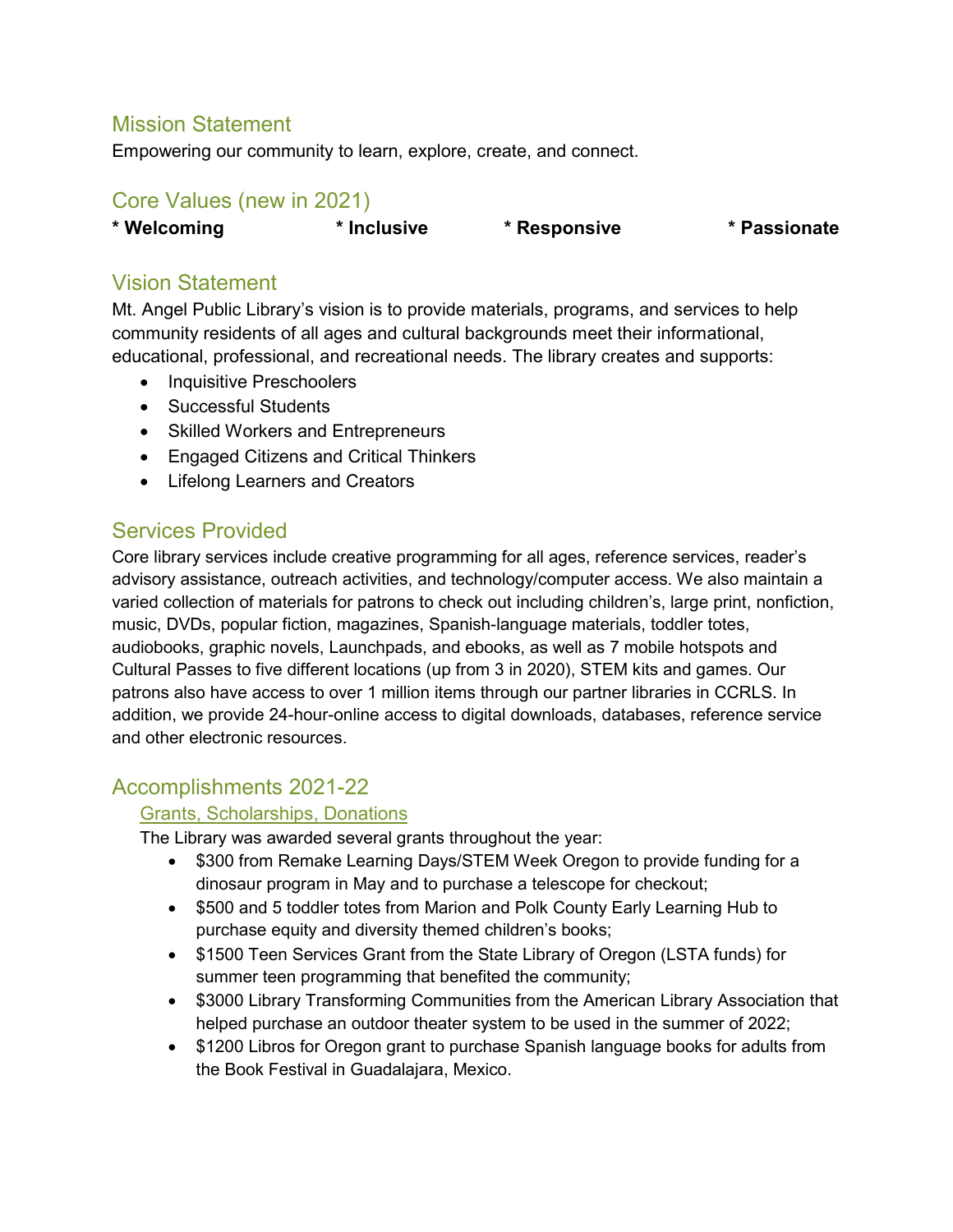- In addition, the Library Director received a \$1500 scholarship to attend (and present at) the Association of Rural and Small Libraries conference in September in Sparks, NV.
- Further, besides many much appreciated smaller gifts, the library received a \$6000 memorial gift that paid for the new "Honor Wall" (see below) with the remainder deposited in the Library's Endowment Fund, and a \$1200 donation that purchased 8 Launchpads for children to checkout.
- In the second year of \$15,000 STEAM Equity Grant from the American Library Association, the library offered STEAM programming, created Exploration Spaces, hosted the *Somos Super Creativ@s/We're Super Creative* Exhibit (Feb.-May), and assembled STEM kits for checkout.

### Facilities and New Services

- The tree in the Platz, damaged in last February's ice storm, was cut down in October and the pavers in the Platz were removed. Josh Fogarty of Evans Valley Exposed was hired to replace the paving stones with stamped concrete. Once installed, a new tree will be planted.
- Installed an "Honor Wall" in the library vestibule to acknowledge all those who made the beautiful Library building possible. It also recognizes those who have contributed to the library's Endowment Fund.
- Installed secured "After Hours Holds Lockers" to enable patrons to pick up materials when they can't do so during regular Library hours. Four security cameras were installed by Nighthawk Alarm—one outside overlooking the lockers, one inside overlooking the Circulation desk, and two outside that provide a 180-degree view of Charles Street.
- The Library served as a Community Cooling Center several times this summer when the outdoor temperature was above 100 degrees, providing water, air conditioning and movies.
- Installed a drip irrigation system in the outdoor planters.
- Installed a new 77" smart TV in the Community Room to replace the defunct projector.

### Outreach and Communication

- Began publishing a monthly e-newsletter in May 2021, sent to all Mt. Angel Library patrons with an email account (unless they opt-out).
- Collaborated with the following organizations: St. Mary's Elementary School, Mt. Angel Middle School, Mt. Angel High School, St. Mary Catholic Church, Marion County 4-H, Littlest Angel Preschool, Catholic Community Services, Mt. Angel Police and Fire Departments, Summer Free Lunch Program, Mission Benedict, Mt. Angel Senior Center, and local area businesses.
- Hosted a Library booth at the Hometown Spirit festival in July.
- Hosted an Usborne Bookfair booth at the Hazelnut Festival in December, earning \$909 in free Usborne books for the Library and \$436 dollars in cash.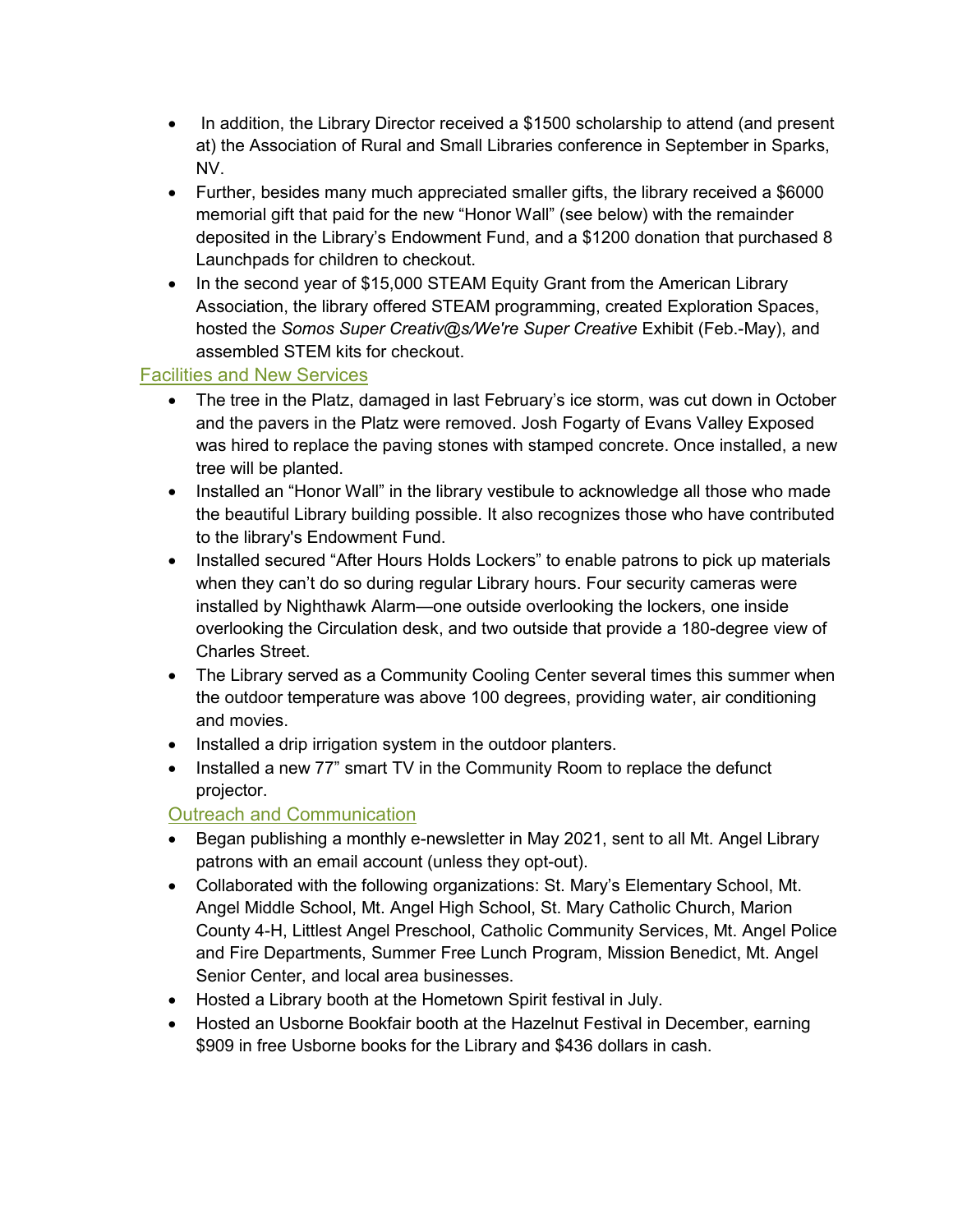• Conducted many Community Conversations with a variety of stakeholders and groups in preparation of developing the library's first strategic plan, and reported back to City Council with the preliminary results.

#### **Advocacy**

- In April 2021, Library Director, Jackie Mills, appeared on an Intellectual Freedom Panel hosted by the State Library of Oregon..
- In May 2021, Library Director, Jackie Mills, was featured in an article published in ALA's *The Programming Librarian:* [https://programminglibrarian.org/articles/five](https://programminglibrarian.org/articles/five-mistakes-you-might-be-making-your-library-partnerships)[mistakes-you-might-be-making-your-library-partnerships](https://programminglibrarian.org/articles/five-mistakes-you-might-be-making-your-library-partnerships)
- In September 2021, Library Director, Jackie Mills, presented a session at the Association of Rural and Small Libraries conference in September in Sparks, NV.
- In December 2021, Library Director, Jackie Mills, was a plenary speaker for the Rural Library Summit.
- In January 2022, the Library was featured in a newsletter published by the South-Metro Salem STEM Partnership: [https://drive.google.com/file/d/1pweTiuOrpJPG](https://drive.google.com/file/d/1pweTiuOrpJPG-ejMs9eHOzE6UhNafUJV/view?fbclid=IwAR2ZbB4nryTCRb-eCh4Jwl8APCmjkYuOvm-B2a7z-pKaJZxVyMj9_cijqM8)[ejMs9eHOzE6UhNafUJV/view?fbclid=IwAR2ZbB4nryTCRb](https://drive.google.com/file/d/1pweTiuOrpJPG-ejMs9eHOzE6UhNafUJV/view?fbclid=IwAR2ZbB4nryTCRb-eCh4Jwl8APCmjkYuOvm-B2a7z-pKaJZxVyMj9_cijqM8)[eCh4Jwl8APCmjkYuOvm-B2a7z-pKaJZxVyMj9\\_cijqM8](https://drive.google.com/file/d/1pweTiuOrpJPG-ejMs9eHOzE6UhNafUJV/view?fbclid=IwAR2ZbB4nryTCRb-eCh4Jwl8APCmjkYuOvm-B2a7z-pKaJZxVyMj9_cijqM8)

# COVID Response

Despite the limitations placed on the Library and its services due to the COVID pandemic, the Library staff worked tirelessly to meet the needs of our community throughout the shutdown by providing curbside holds, resource selection services, and virtual programming for all ages. We also:

- Provided **655** appointments for browsing and computer use until the Library reopened to the public on July 6, 2021.
- Bridged the digital divide by providing **17,535 FREE** Wi-Fi sessions to our patrons and by providing **213** internet sessions on our **5** public access computers.
- The 2021 Summer Reading Program lasted 10 weeks and was a great success with **213** children*,* **38** teens, and **84** adults registered .The Library hosted **44** Summer Reading Program activities and events that were attended by **844** people. We are thrilled to report that these numbers reflect an almost total "bounce back" to prepandemic levels.
- Hosted **162** innovative programs and events (virtual and live) for all ages with a total attendance of **4078**.
- Distributed **1238** STEAM and activity packets to our children and teens.
- Hosted **17** outreach programs off-site for **995** people.
- Delivered library resources to **over 152** homebound patrons.
- Welcomed **7,893**patrons who came to Mt. Angel Public Library in person to pick up curbside holds or activity packets, or to browse or use a computer by appointment.
- Checked out or renewed **31,905** books, magazines, DVDs, and other items.
- Answered **2265** reference questions for patrons on a wide variety of topics and assisted patrons **1647** times via the phone.
- Registered **117** new borrowers for a total of **2655** registered patrons.
- Coordinated our team of **24** volunteers who worked **873** hours, a value of over \$20,000!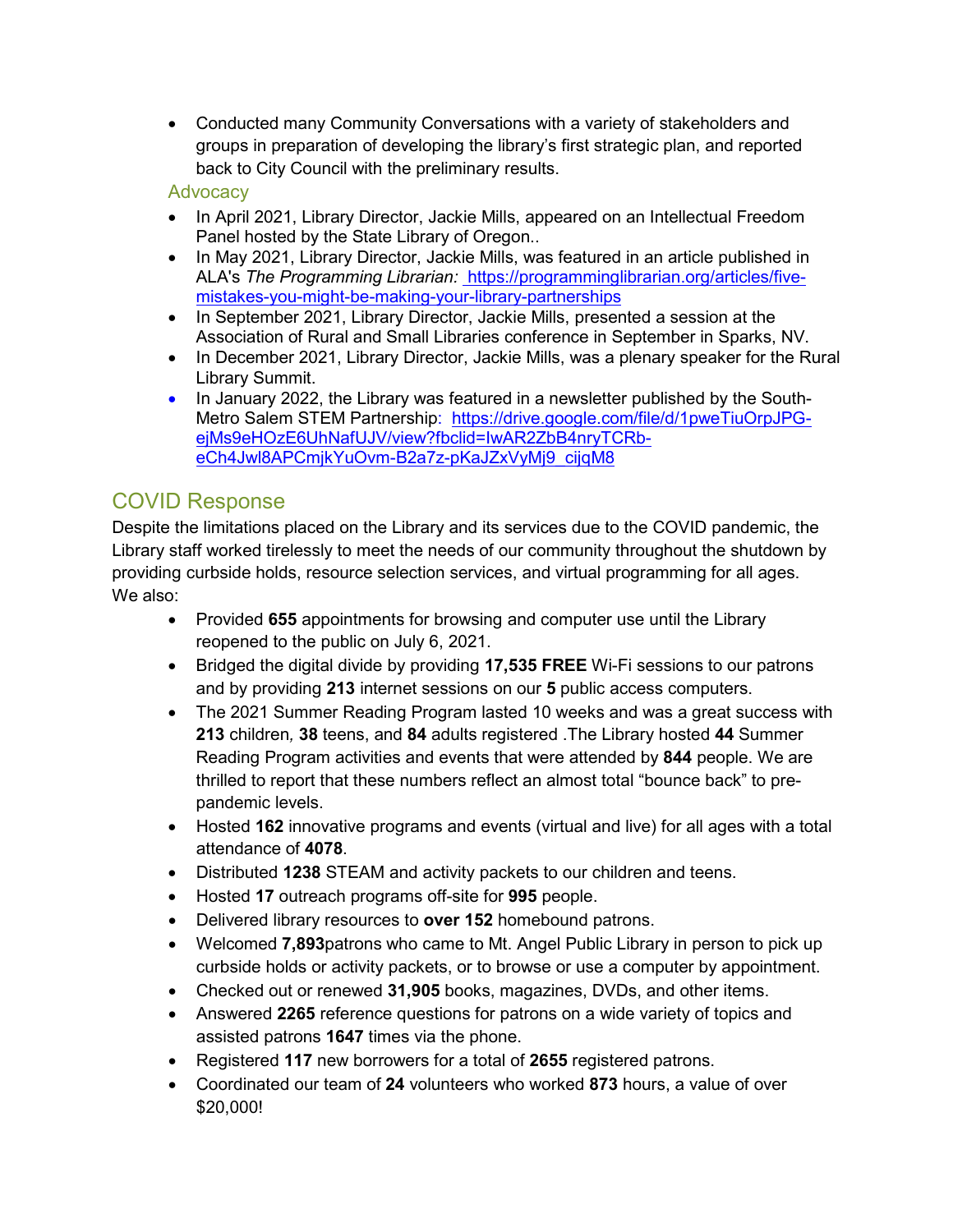- Supplied a continuous selection of best-selling fiction and nonfiction books, feature films and audiobooks with local priority.
- Offered access to over 100,000 downloadable audiobooks and ebooks through the CCRLS website.

# Objectives 2022-23

## *I. Community*

- 1. Improve communication with Mt. Angel citizens about the library and its services, utilizing print and social media venues as well as personal outreach to individuals and civic groups.
- 2. Assess community needs and respond to the results of a survey offered online, in person, and on paper.

## *II. Technology*

- Continue to offer access to computers, mobile hotspots, a printer, and Wi-Fi to breach the digital divide in our community.
- Actively promote varied learning resources and technology training.
- Utilize the "Laptop Lab to Go" to implement technology programs for seniors to comply with the LSTA Grant requirements.
- Create a Technology Management Plan that includes a schedule for replacement and accessibility goals.

## *III. Programming*

- 1. Children
	- $\circ$  Offer weekly, monthly and special programs for children of all ages;
	- o Provide a vital Summer Reading Program for all ages that encourages reading and learning throughout the summer, preventing "summer slide" and fostering a love of reading and learning.

### 2. Teens

- o Offer at least one teen program per month.
- o Complete the requirements of the STEAM Equity Grant, hosting a traveling exhibition and workshop, developing and sustaining a STEAM exploration space, and facilitating three STEAM family programs.
- $\circ$  Collaborate with OSU iINVENT program to offer a free STEM summer camp for Middle School students.
- 3. Adults & Seniors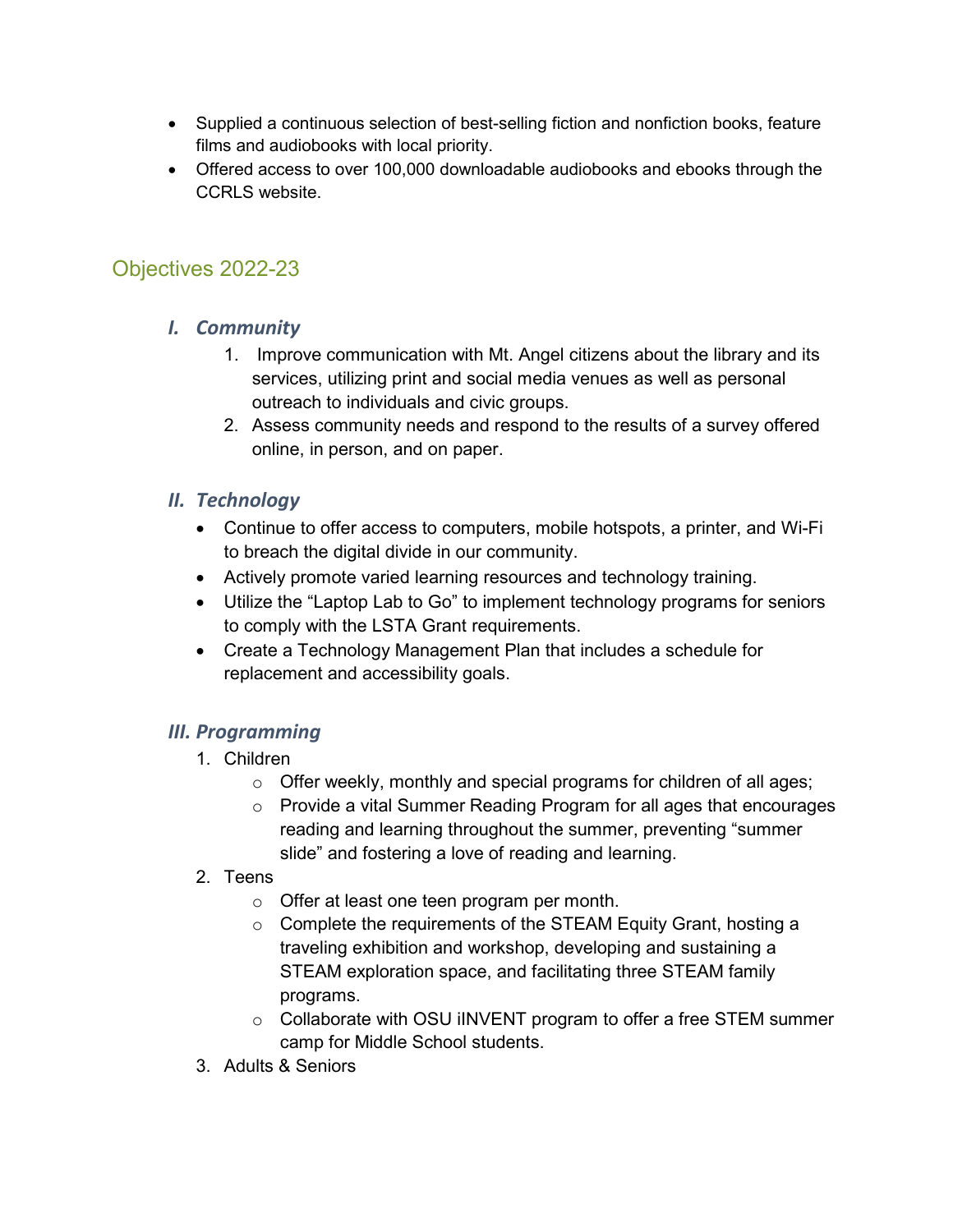- o Provide educational and recreational programming that utilizes community resources.
- 4. Hispanic Community
	- o Provide resources and programming for our Hispanic population.

# *IV. Collection/Facilities*

- 1. Continue to provide the outstanding customer service and up-to-date resources that our patrons expect in a clean, welcoming, well maintained facility.
- 2. Continue to provide materials, programs, and services to help community residents of all ages and cultural backgrounds meet their informational, educational, professional, and recreational needs.

## *V. Networking/Outreach*

- 1. Excite people about reading and early literacy by networking with community partners such as Mt. Angel Towers, St. Joseph's Shelter, Mt. Angel Senior Center, preschools, and both public and private area schools.
- 2. Continue to develop and strengthen ties with local schools, non-profits, and other like-minded organizations to maximize efforts and steward available resources, benefiting all involved and better meeting the needs of our community.